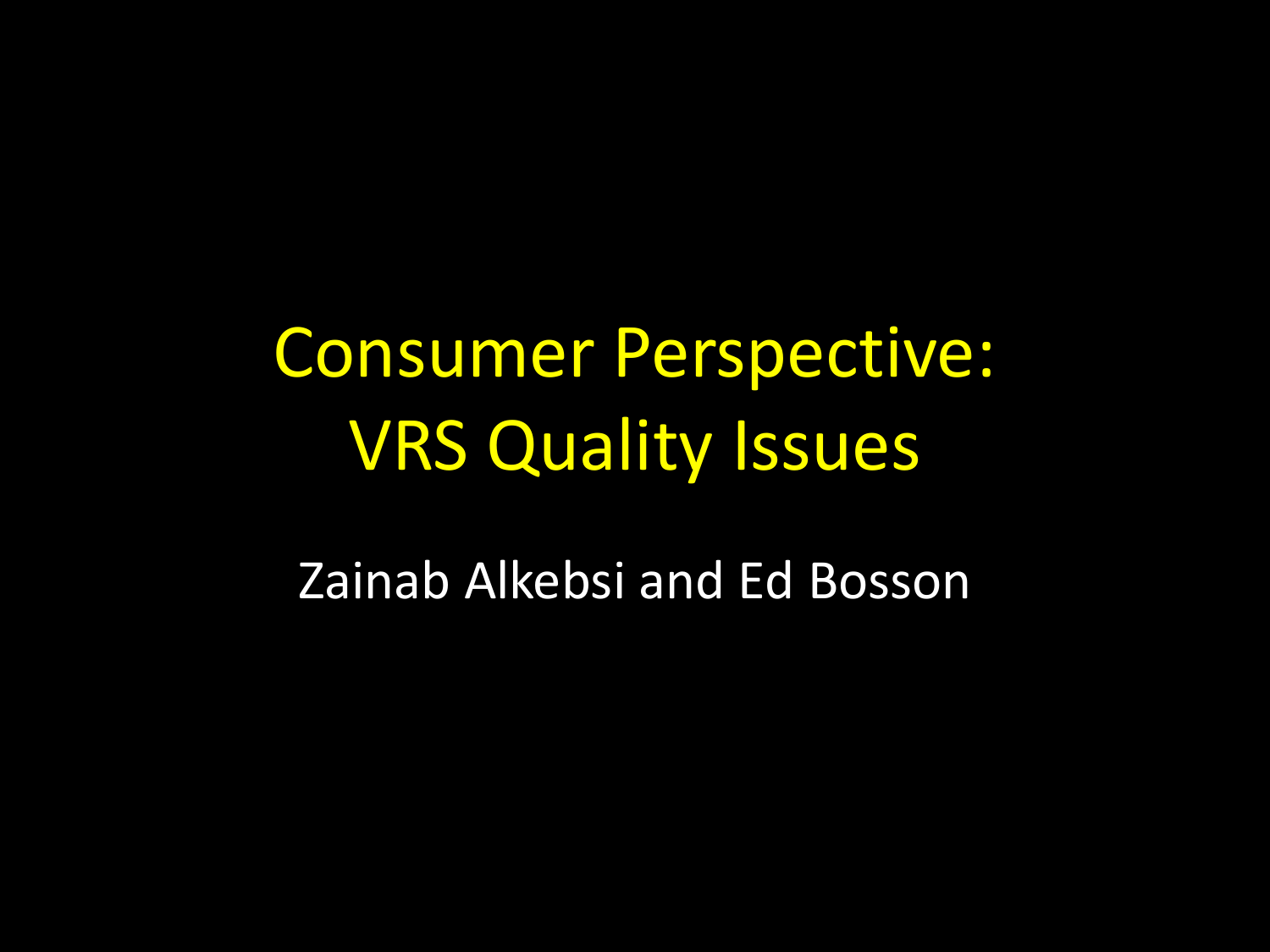#### Disclaimer

• Ed Bosson – clarifying role as presenter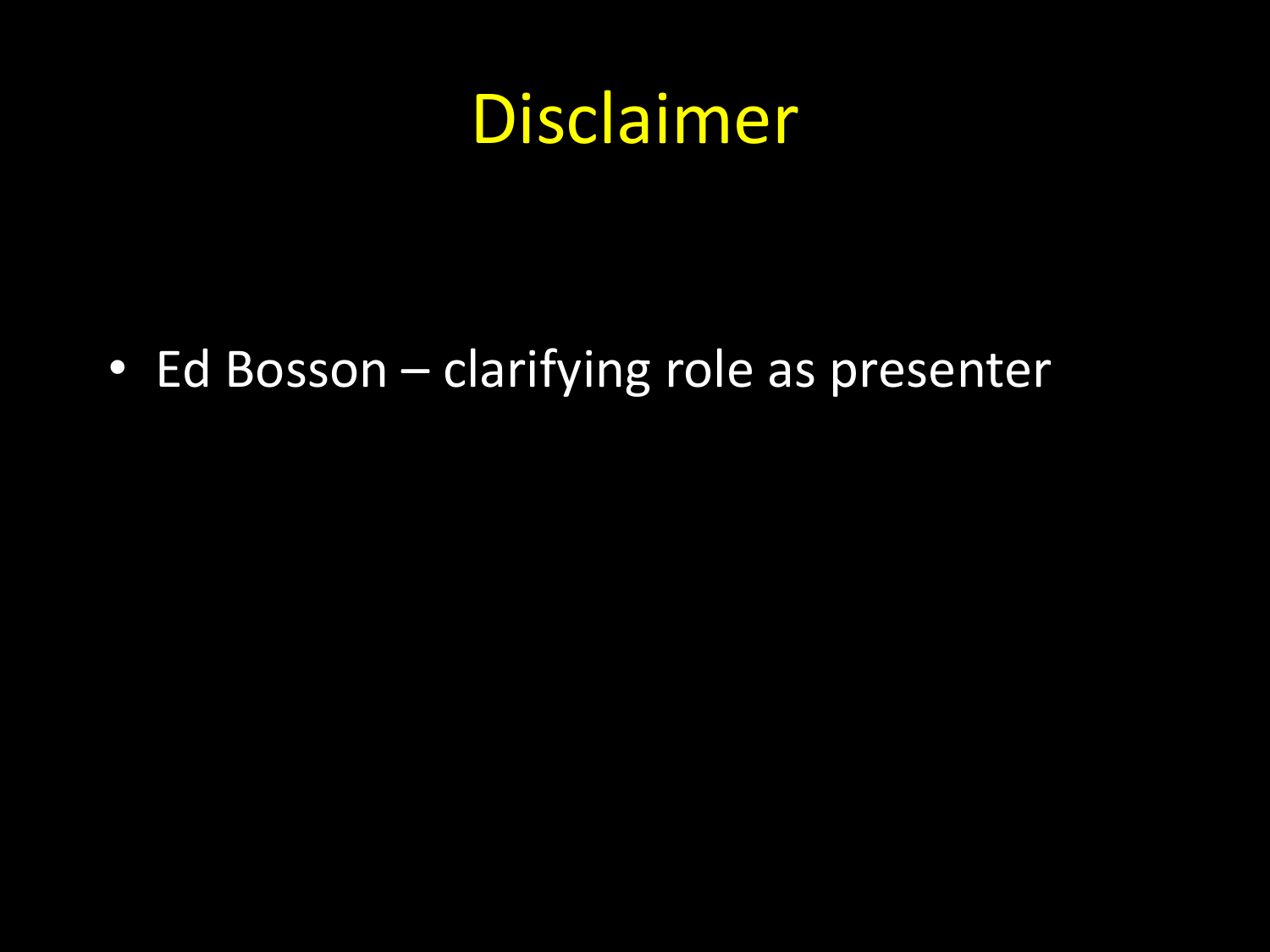## Role of VRS

- Signing deaf and hard of hearing (D/HOH) communities depend on VRS for daily functions such as:
	- Employment
	- Family Relations
	- Professional Services
		- Lawyers
		- Medical professionals
		- Engineers
	- Ordering food
	- Many aspects of daily lives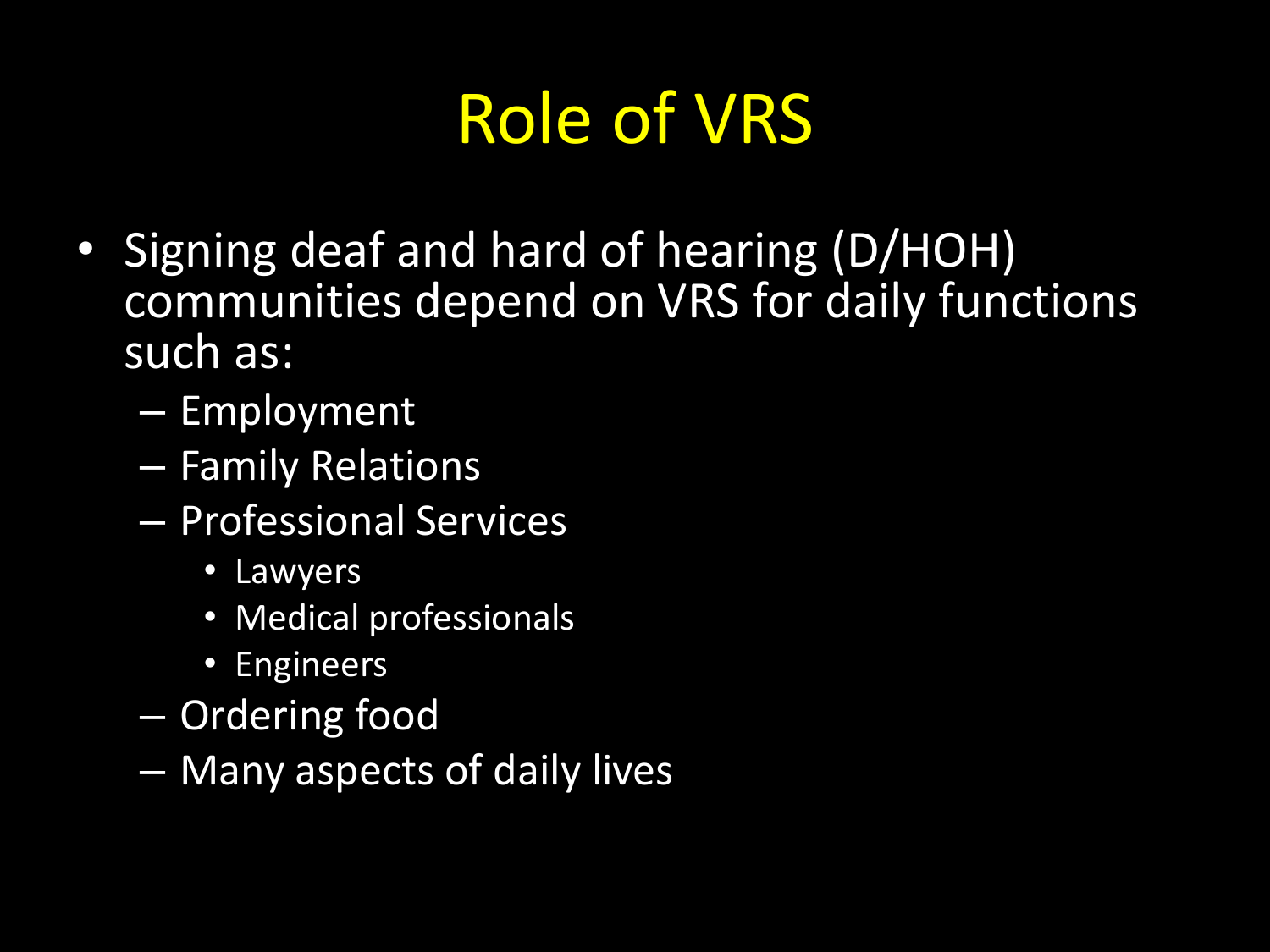## Importance of VRS

- VRS is supposed to provide telecommunications access for D/HOH functionally equivalent to what hearing persons enjoy
- Quality of VRS is critical and if poor:
	- Breakdown of communication
		- Misdirection/misunderstanding of intention
		- Conveys bad impression of the VRS caller
	- Not just bad impression but also economic impact for deaf-owned businesses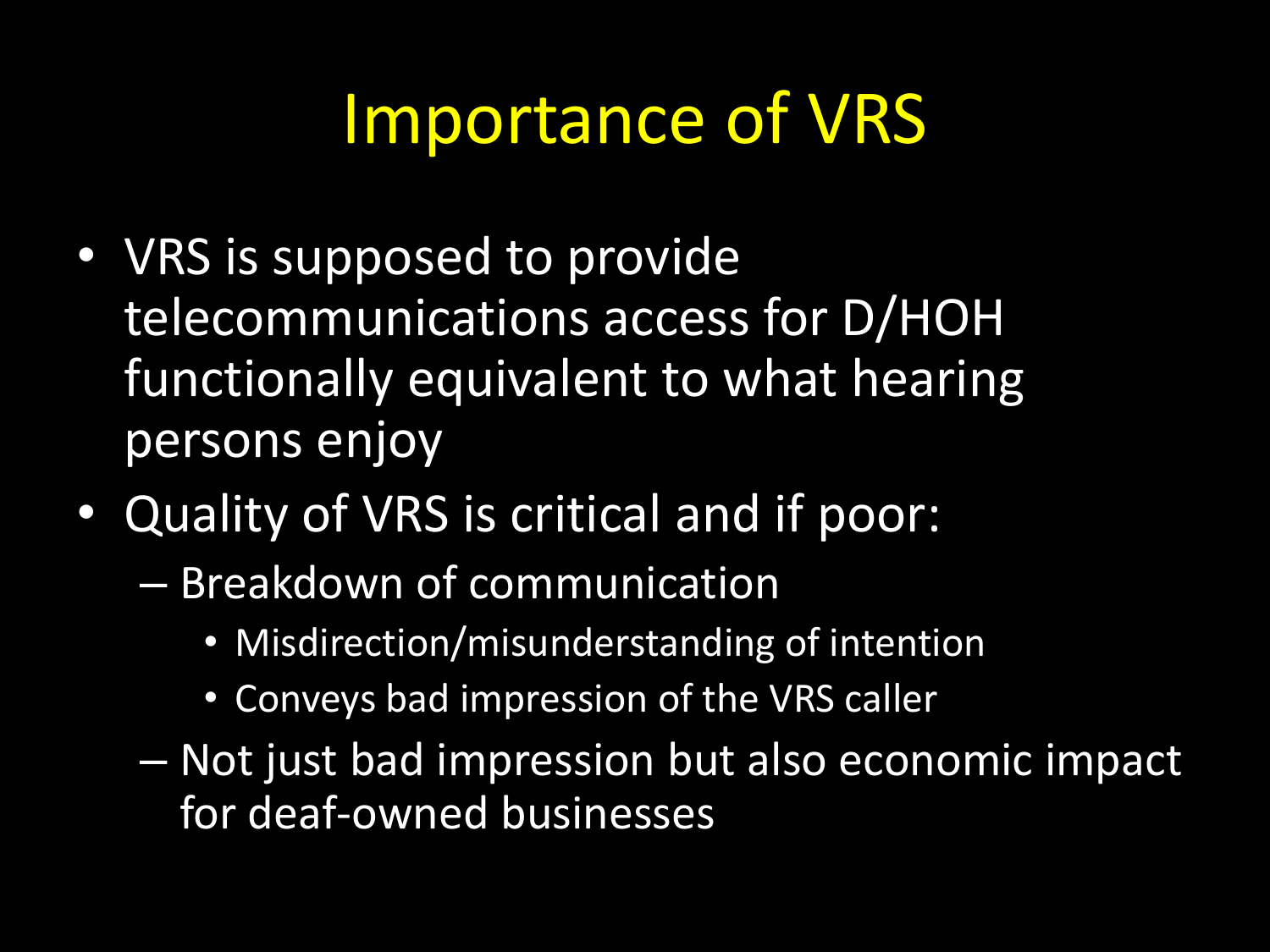### Impact of Rates on Quality

- As a result of the reduction in the glide path rates, the average speed of answer has declined.
	- The more interpreters there are, the faster the response (more \$\$)
	- The less interpreters there are, the slower the response (less \$\$)
- Interpreters overworked (understaffed and less breaks) and paid lower = lower quality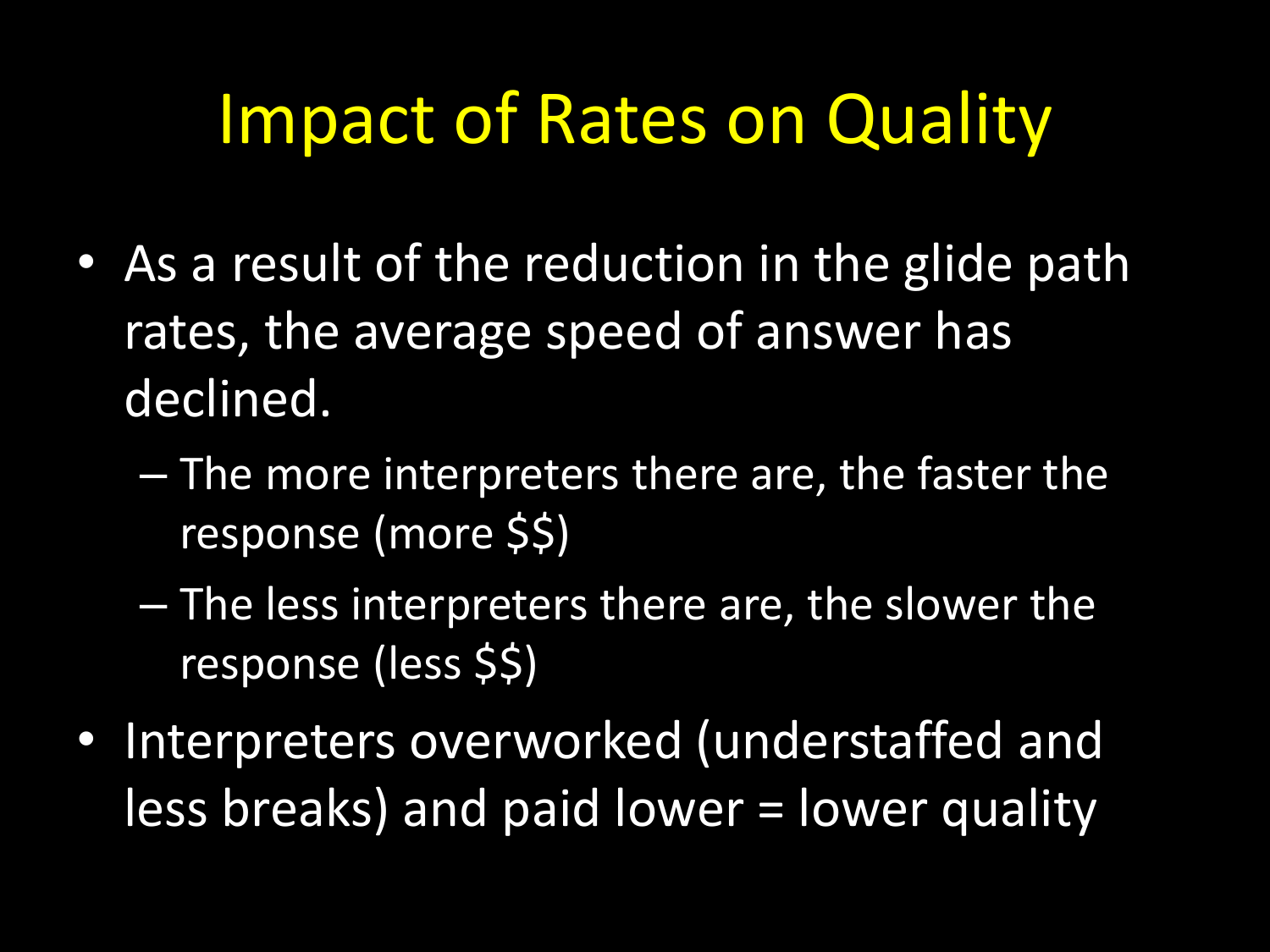### **Quality Issues**

- Lack of skills-based routing for specialized interpreters/better accuracy
	- Medical, legal, technical, CDIs, etc
	- Many D/HOH users feel the need to "dumb down" the conversation so that the video interpreter (VI) can follow what is being said
	- Causes incorrect impression on the hearing caller's end; makes deaf caller look incompetent (especially for D/HOH professionals)
		- Many D/HOH users often ask to switch interpreters = delay
	- Grassroots D/HOH callers may not understand VIs alone and need CDI as part of the team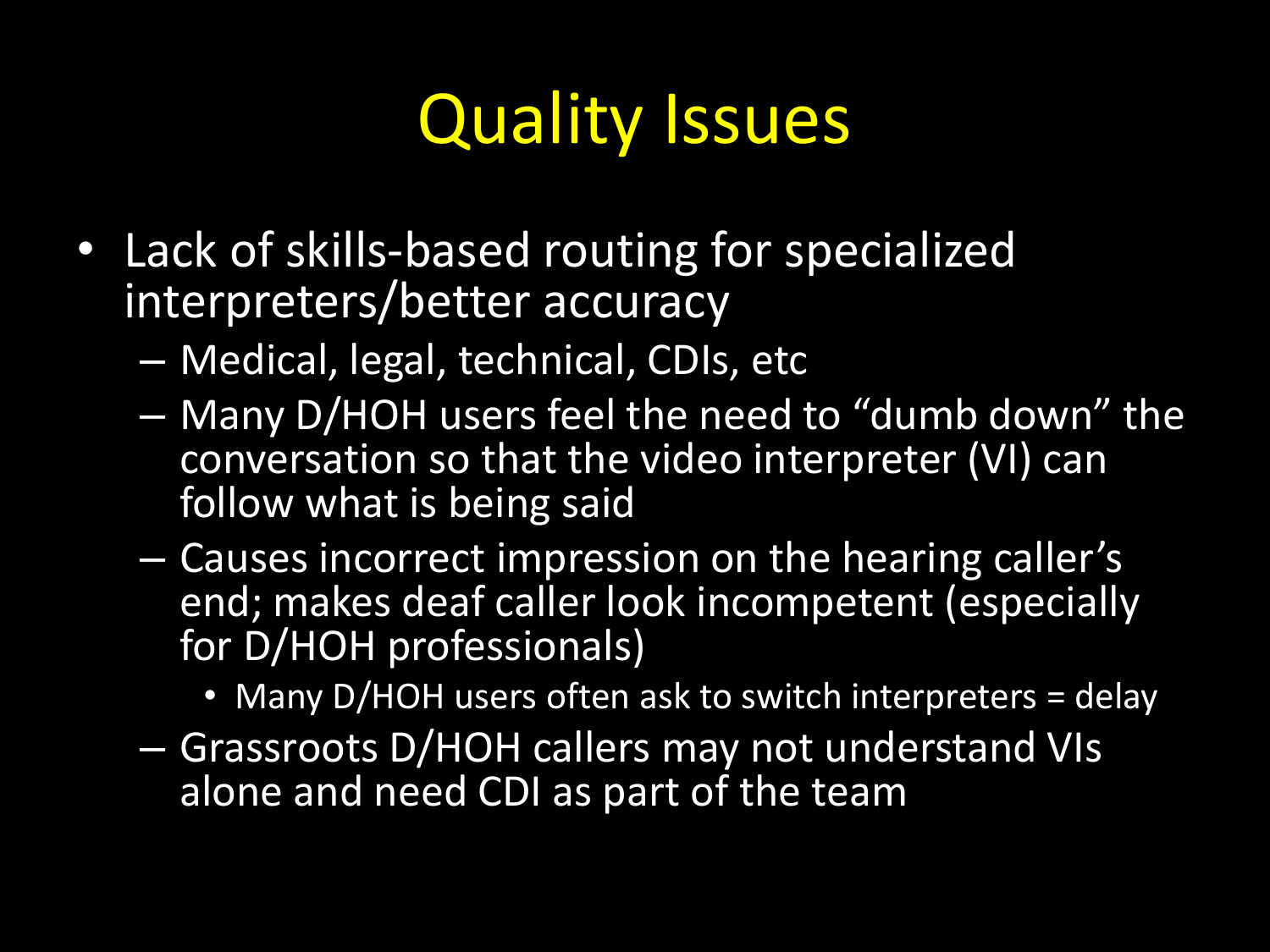# Logical?

- Illogical to expect VRS providers to maintain/improve the level of services with less money
- Cost of training the interpreters affects the quality of interpreting
	- Not enough funds, then training aspect is minimized and quality suffers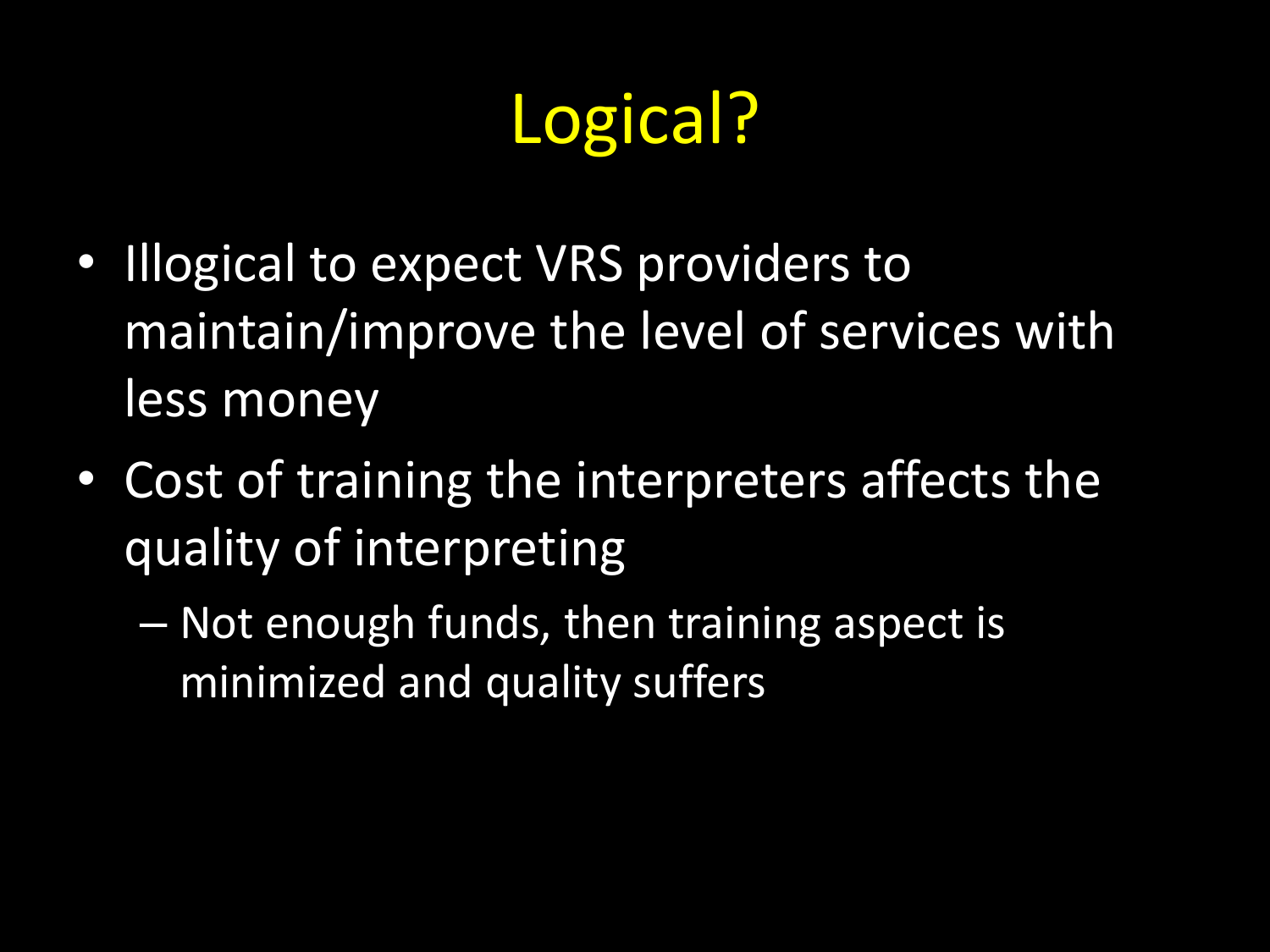### Problems with Porting

- Process to port a telephone number from one VRS provider to another not functionally equivalent
- The delay in the process exceeds the delays by other telephone users
- Transfer of VRS user's address book problematic
- The potential of RUE standards
- It is part of the funding issue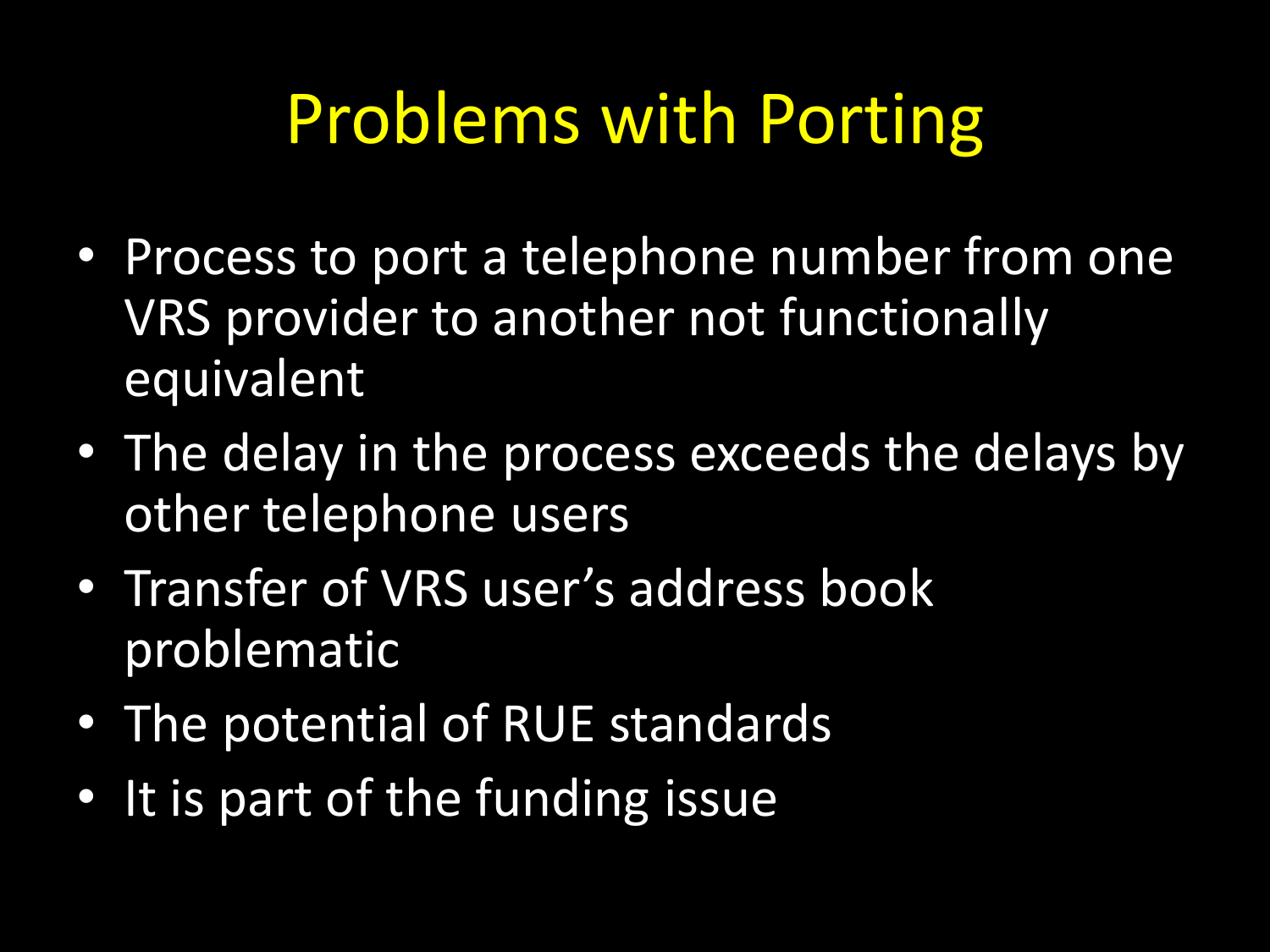## Need for Metrics

- Need metrics to verify quality of VIs:
	- Script testing (done by video, for voicing and signing)
		- Script cannot be known to VRS providers
		- To be conducted by third-party entity and developed by acknowledged test experts and consumer advocates
			- To ensure appropriate test scripts are used
		- Test scripts follow a natural telephone conversation
		- Funding necessary
	- User quality rating of each call
		- Option to select 1 to 5 stars at the end of the call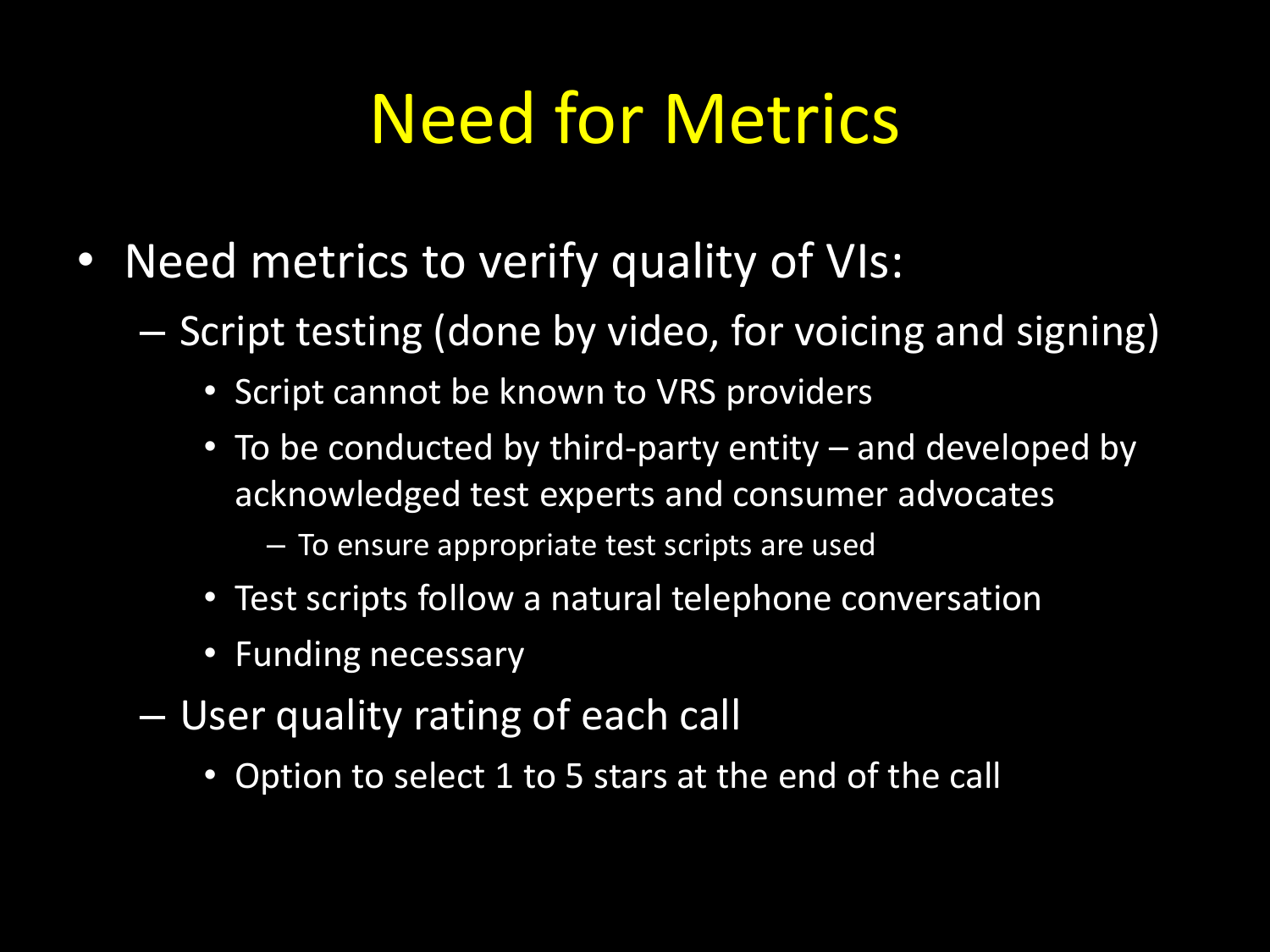#### GAO Report

- Supports what we have urged all along
- Lack of specific TRS performance goals
	- Extremely difficult to do in an objective, quantifiable way
	- Difficult for FCC to manage the program in a proactive, result-oriented manner
	- Such performance cannot be mandated on top of cuts with already low rates
	- Only with a rate freeze can take stock of performance goals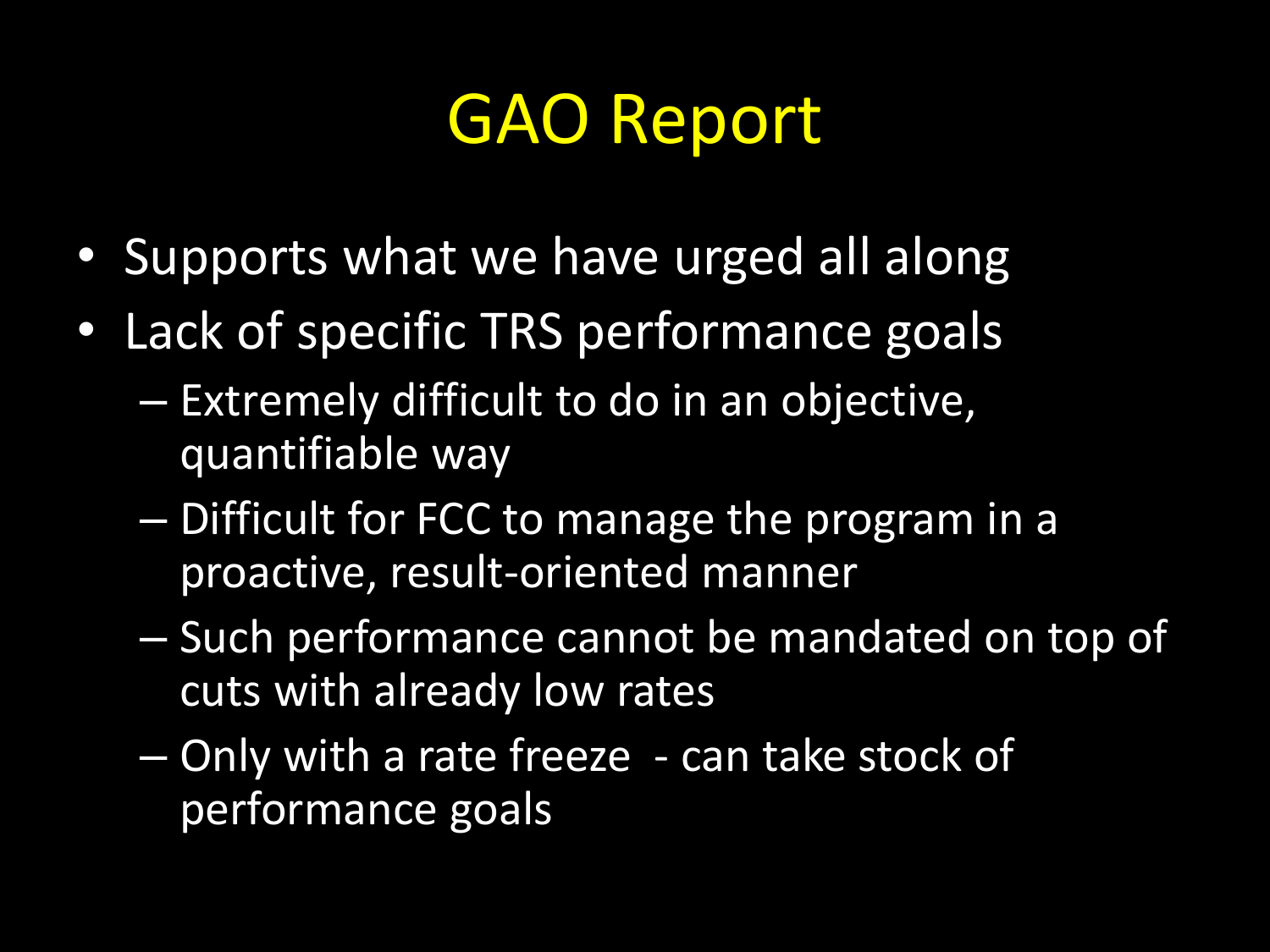#### Conclusion

• GOAL is improvement, not deterioration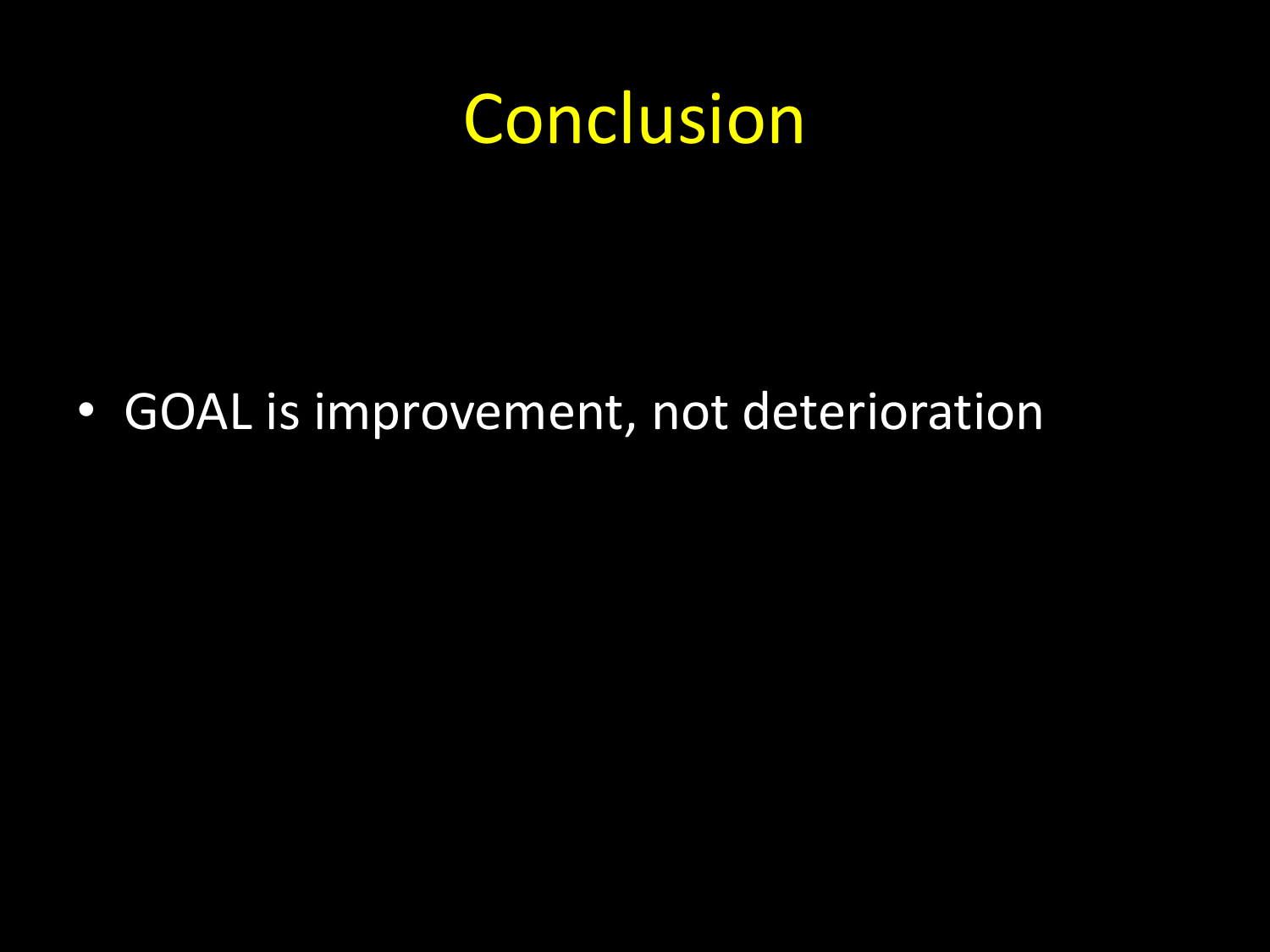#### VRS Rate Cuts & Impact

Last 3 Years and Projection for the Next 3 Years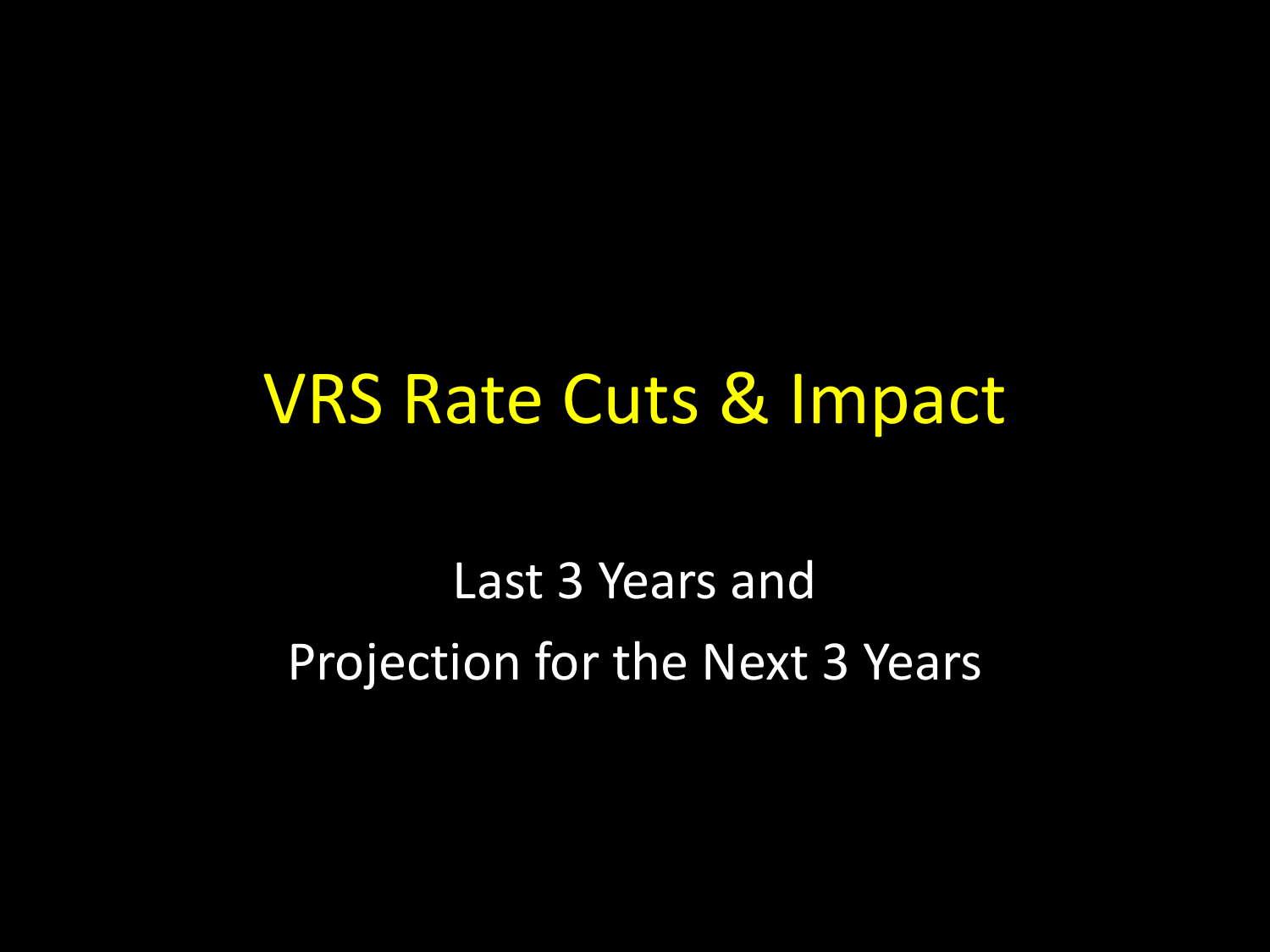### Last Three Years

- Reduction in glide path rates impacted and weakened the following:
	- ADA mandate of functional equivalence became problematic
	- Longer average Speed of Answer due to less availability of VIs
	- Stresses on interpreters increased
	- Quality of communication with inferior VIs
		- D/HOH users look incompetent
	- # of Complaints from DHOH users increased
		- Based on feedback from consumers/NAD members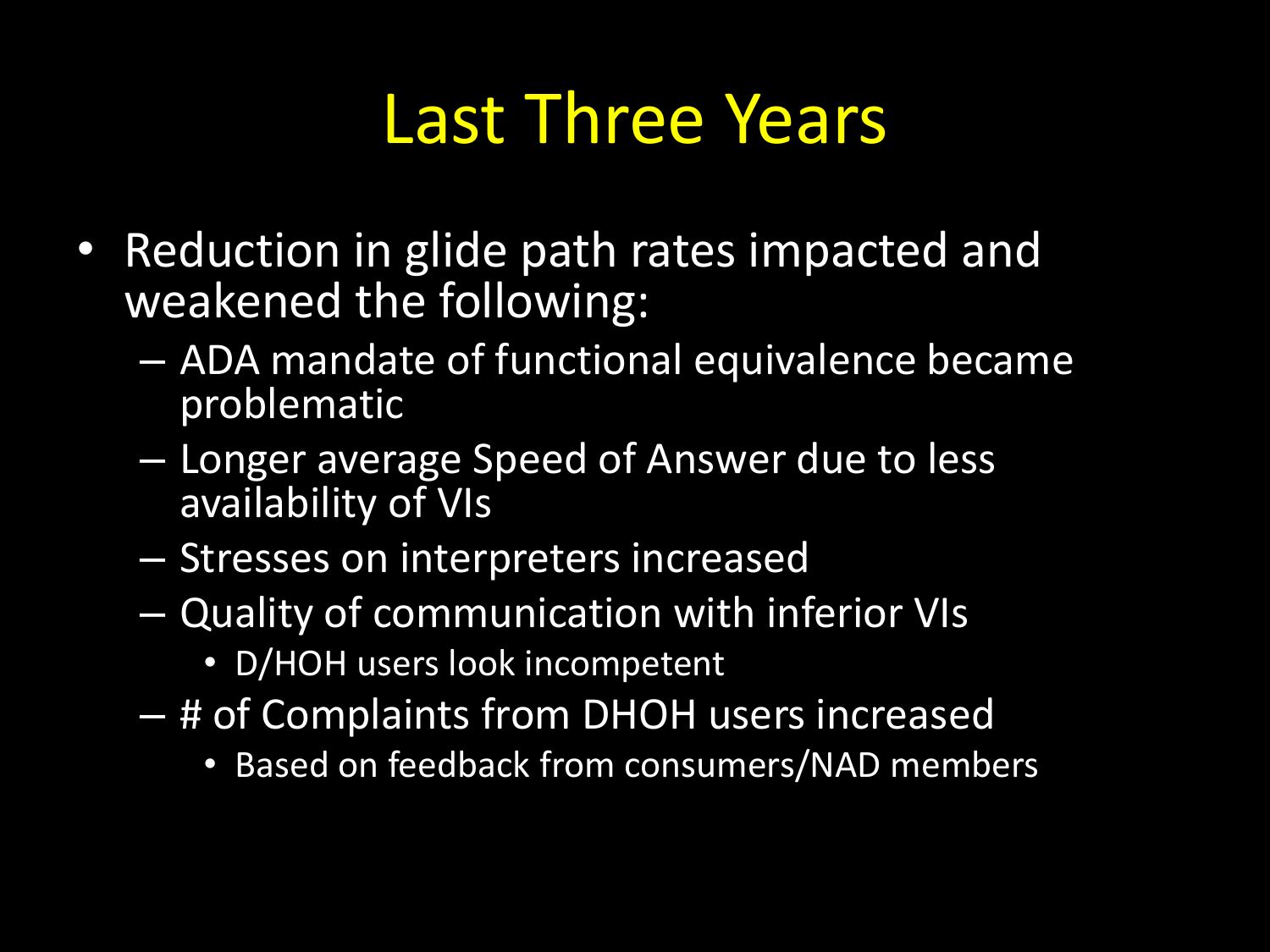## Projection of Future if Rates Continue Downward

- Will continue to worsen if rates continue to be reduced
	- Decreasing quality of VIs
	- Decreasing number of innovations
		- Both in products and services
- Problematic tunnel vision on cutting costs
	- Impacts ALL aspects of VRS providers = quality directly affected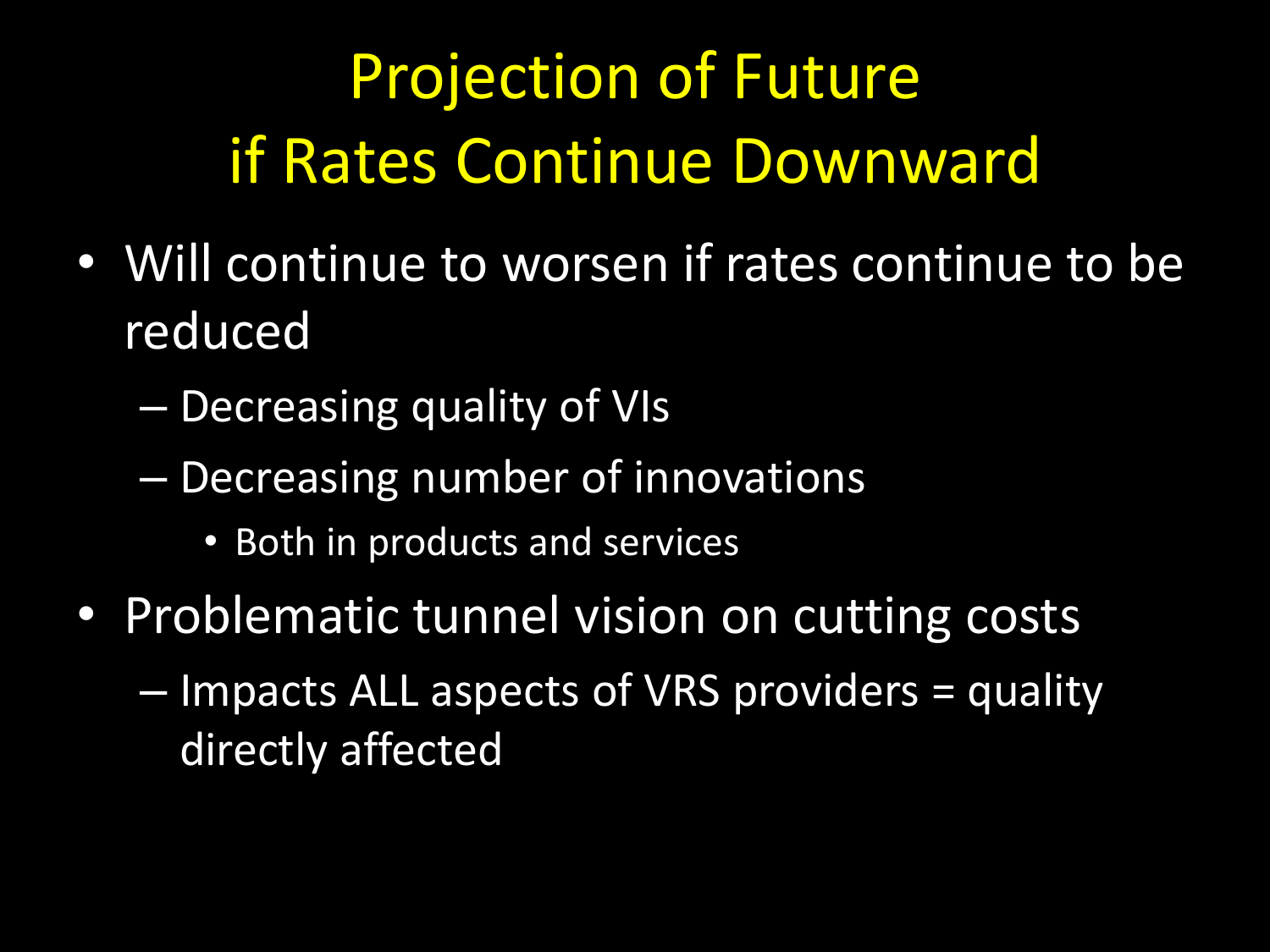## Possible Solutions?

- Fiscal efficiency is important BUT other factors to consider
- Re-visit allowable and non-allowable expenses of VRS to be included in the calculation of VRS rates such as:
	- R&D in:
		- New products
		- New services
		- Better & improved system/programming
		- Etc
	- Outreach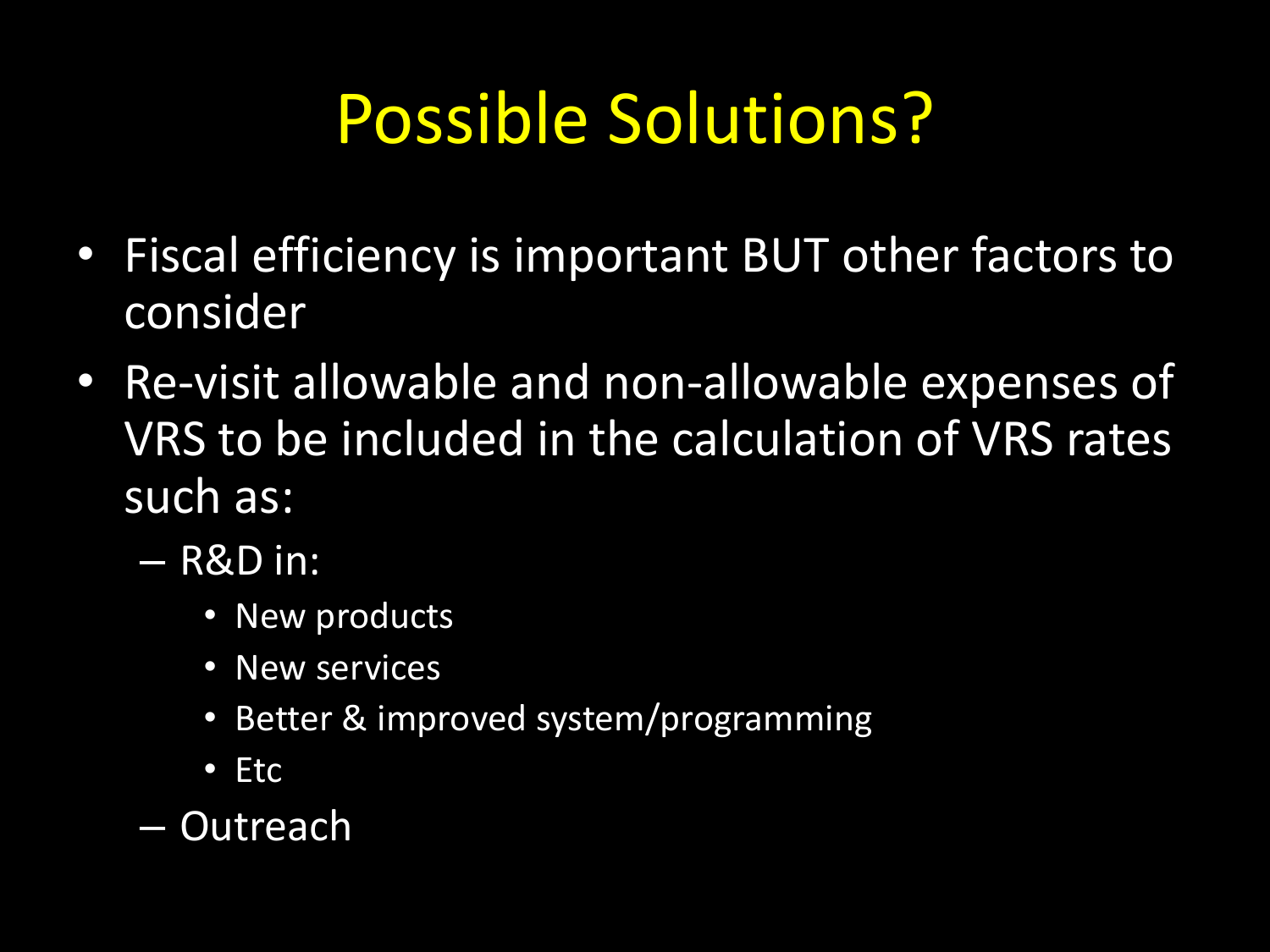# Possible Solutions? (cont.)

- Realize that TRS is not same as mainstream telecommunications services because of:
	- Labor-intensive
	- Involves D/HOH = at a disadvantage
	- ADA mandated
		- Telecommunications ACCESS
		- Functional equivalence
- Need to put **incentives** in the rates

– E.g. compensate VRS companies based on metrics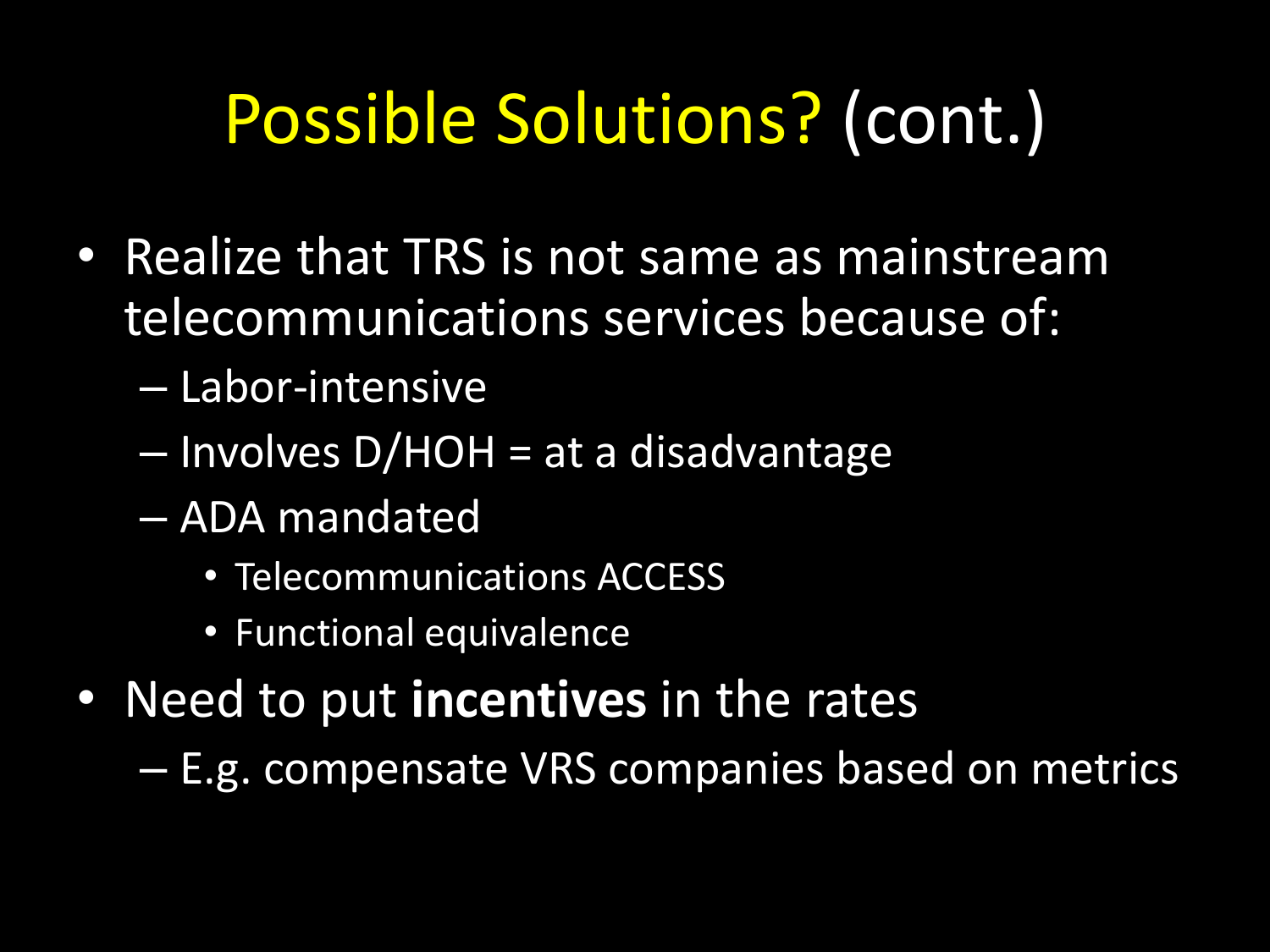## **Questions**

- Consumers do not have access to financial data = unable to determine specific appropriate rates
- Instead, we urge the Council to have better access to data provided by VRS providers and query the fund administrator on various calculation formulas:
	- Where did the determination to draw the tier line at 5OOK minutes per month come from?
	- What is the formula to determine the average cost per minute? (ordinary average or weighted average?)